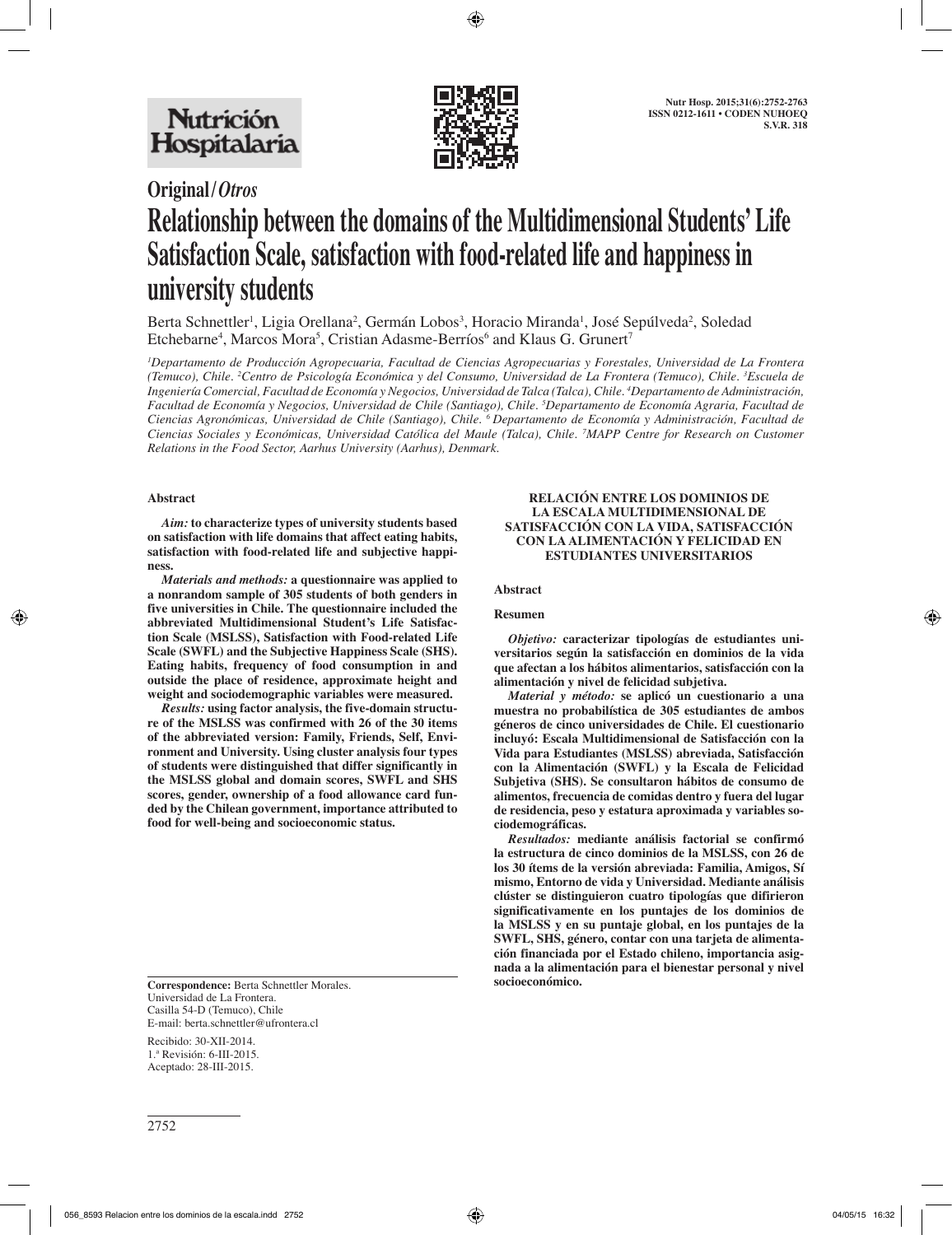*Conclusions:* **higher levels of life satisfaction and happiness are associated with greater satisfaction with food-related life. Other major life domains that affect students' subjective well-being are Family, Friends, University and Self. Greater satisfaction in some domains may counterbalance the lower satisfaction in others.**

(*Nutr Hosp.* 2015;31:2752-2763)

#### **DOI:10.3305/nh.2015.31.6.8593**

Key words: *Life satisfaction. Satisfaction with food-related life. Happiness. Life domains. University students.*

#### **Introduction**

Subjective well-being (SWB) is an assessment people make of their own lives, including happiness, pleasurable emotions, life satisfaction, and the relative absence of unpleasant emotional states<sup>1</sup>. Positive evaluations of life satisfaction are linked to happiness and the achievement of the 'good life'2 . Numerous studies have addressed overall satisfaction with life and in certain domains, including food. Recent studies with adult samples suggest that those who are satisfied with their food and eating habits are satisfied with their lives<sup>3-5</sup>. Others have concluded that healthful eating increases satisfaction with life<sup>6</sup> and happiness<sup>7</sup>. However, the relation between these variables has not been analysed in younger populations, although recent studies show that eating is a domain that relates positively with life satisfaction<sup>8-10</sup> and happiness in university students<sup>10,11</sup>.

The study of food as a life domain in university students is relevant because the period of university studies is usually the first time youth take responsibility for their meals. Therefore, this critical stage in development of eating habits will affect their future health $12-14$ . Satisfaction with food-related life is defined as a person's overall assessment regarding their food and eating habits<sup>3</sup>. Evidence from adult population indicates that satisfaction with food-related life not only positively affects life satisfaction, it also relates with other life domains, like family and health<sup>5</sup>. Likewise, eating habits of university students are influenced by  $family^{10,13,15-18}$ , living conditions<sup>13,14,16,19,20</sup>, university<sup>11,13,16,17,19</sup>, body image and self-concept<sup>9,13,17,20,21</sup>, friends and classmates $^{10,11,13,16,17,19}$ , among others. Therefore, if university students' eating habits are influenced by these variables and satisfaction with food-related life reflects the overall assessment regarding food and eating habits, it is expected that satisfaction with food-related life relates to students' satisfaction in these life domains.

Much of the research on life satisfaction has relied upon global measures. Although this unidimensional perspective provides useful information, it may mask distinctions between life domains. A multidimensional approach may provide richer, more differentiated profiles based on students' educational, emotional and interpersonal needs $22$ . Therefore, in this research

*Conclusiones:* **mayores niveles de satisfacción con la vida y de felicidad se asocian con una mayor satisfacción con la alimentación. Otros dominios importantes que afectan al bienestar subjetivo de los estudiantes corresponden a la familia, los amigos, la universidad y el sí mismo. La mayor satisfacción en unos dominios compensaría la menor satisfacción en otros.**

(*Nutr Hosp.* 2015;31:2752-2763)

#### **DOI:10.3305/nh.2015.31.6.8593**

Palabras clave: *Satisfacción con la vida. Satisfacción con la alimentación. Felicidad. Dominios de la vida. Estudiantes universitarios.*

a typology of university students from various regions of Chile was developed based on satisfaction with life domains that affect students' eating habits. The types were characterized by their level of satisfaction with food-related life, happiness, eating habits in and out of the place of residence, health-related aspects and socio-demographic characteristics. The abbreviated 30 item version of the Multidimensional Students' Life Satisfaction Scale (MSLSS) proposed by Huebner et al.23 was used. Commonly used to provide a multidimensional profile of children and youth, the MSLSS assesses both overall life satisfaction and satisfaction across five domains: family, friends, school, living environment and self<sup>24</sup>.

### **Materials and method**

#### *Participants*

The convenience sample comprised 305 students from five state universities in different geographical areas of Chile (Universidad de Tarapacá-Arica, Universidad de Chile-Santiago, Universidad de Talca-Talca, Universidad de La Frontera-Temuco, Universidad de Magallanes-Punta Arenas). All participants were volunteers, with a mean age of 21.5 (SD=2.76); 39.8% were male and 60.2% female; 91.1% resided in an urban area.

## *Instrument*

The questionnaire included the following scales:

– *Multidimensional Students' Life Satisfaction Scale (MSLSS):* a 40-item self-report scale designed for children of ages 8-18. It uses a 6-point Likert-type response scale, ranging from completely disagree to completely agree<sup>23</sup>. Domain and global scores are computed by summing the values of the items and then dividing them by the total number of items comprising each domain or by the total number of items of the scale, respectively. Negatively worded items are reversed-keyed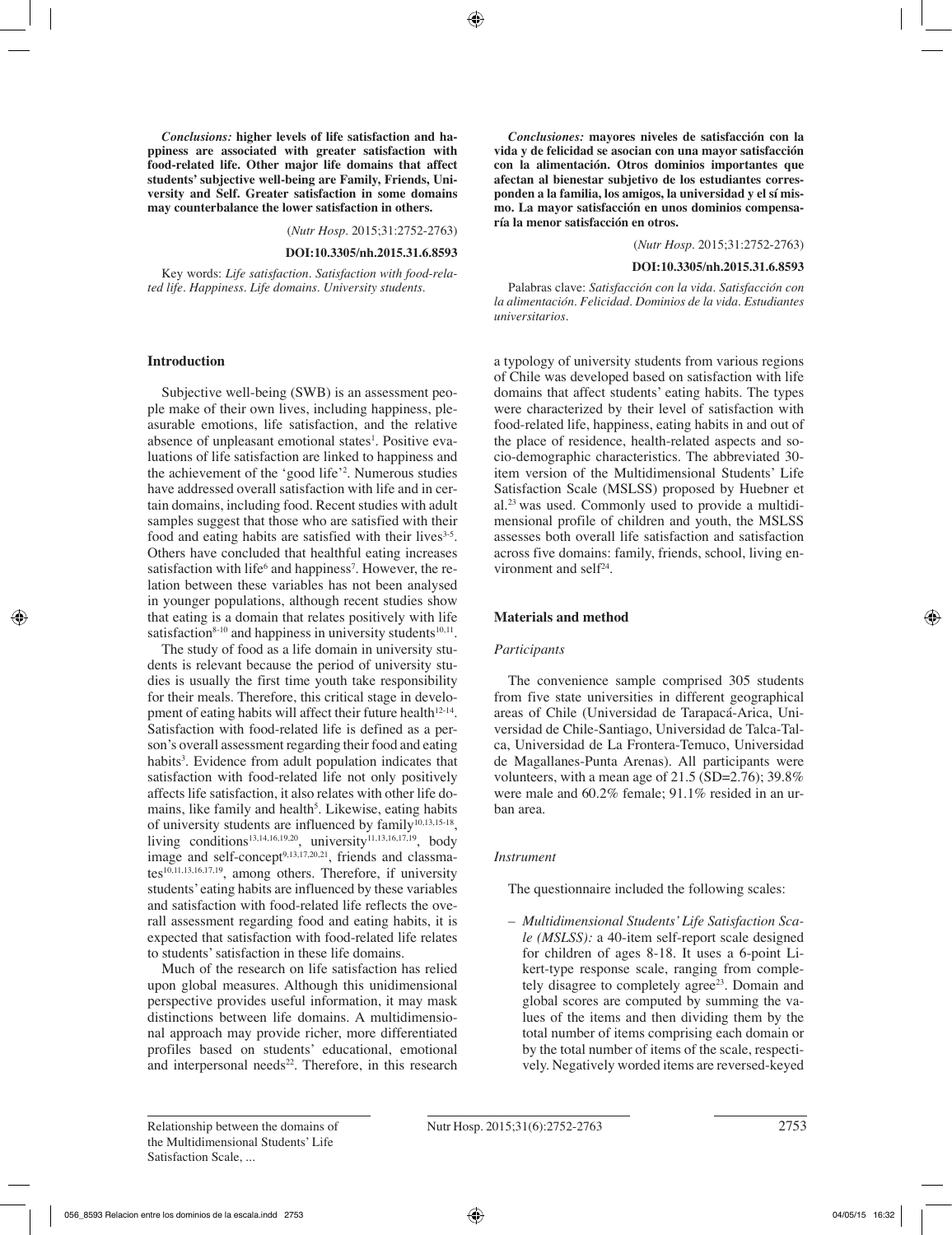so that a higher mean score is indicative of higher levels of satisfaction with a particular domain. In this study, the abbreviated 30-item version of the  $MSLSS<sup>23</sup>$  was used, which excludes the reverse-keyed items. The internal consistency scores for the domain scores ranged from  $0.71$  to  $0.91^{23}$ . Although there is a Spanish-language version of the MSLSS available<sup>25</sup>, the scale was translated from the original English version to adapt the language to Chilean culture. Two bilingual translators translated the MSLSS from English to Spanish, and a third translator back-translated the Spanish version into English. The differences were resolved by discussion, and all translators agreed on the final version. In addition, the items of the School domain were reworded using "university" instead of school.

- *Satisfaction with Food-related Life Scale (SWFL):* proposed and tested by Grunert et al.<sup>3</sup>, it consists of five items grouped into a single dimension ("Food and meals are positive elements"; "I am generally pleased with my food"; "My life in relation to food and meals is close to ideal"; "With regard to food, the conditions of my life are excellent"; "Food and meals give me satisfaction in daily life"). Respondents must indicate their degree of agreement with the statements using a 6-point Likert scale (1: disagree completely, 6: agree completely). This study used the Spanish versions of the SWFL, which has shown good levels of internal consistency in previous studies with Chilean university student samples $8-10$ . In this study, the SWFL scale presented adequate levels of internal consistency (Cronbach's  $\alpha$ =0.836). The average score of the SWFL was 19.18 (SD=4.92) out of a theoretical maximum of 30.
- *Subjective Happiness Scale (SHS):* Developed by Lyubomirsky and Lepper<sup>26</sup>, this instrument consists of four items on a 7-point Likert scale. The first item "is generally considered" goes from 1: a not very happy person, up to 7: a very happy person. The second item "compared with the majority of their peers, is considered" goes from 1: less happy up to 7: happiest. Items 3 "Some people are very happy. They enjoy life despite what happens, taking benefits from almost everything. To what extent does this characterization describe you?" and 4 "Some people are not very happy. Although they are not depressed, they never seem as happy as they could be. To what extent does this characterization describe you?" go from 1: Not at all up to 7: totally. This study used the Spanish version of the SHS, which has previously shown good levels of internal consistency in a study with Chilean university students<sup>10</sup>. In this study, the SHS presented good internal consistency (Cronbach's α=0.875). The average score of the SHS in the sample was 5.23 (SD=1.06) out of a theoretical maximum of 7.

Students were asked about the frequency of consumption of nine food groups categorized by the National Statistics Institute in the Surveys of Family Budgets<sup>27</sup>. They were asked where they lived during the semester and the frequency of meals at their place of residence. Those who ate daily at their place of residence were asked with whom they shared their meals. In case of eating outside the residence, they were asked where they usually had their meals. It was enquired whether they had a food allowance card provided by the Chilean government. They were also asked about the perceived importance of food for their well-being using a 6-point Likert scale (1: not important at all, 6: totally and completely important). The students were asked to indicate the education level and occupation of the head of the household to determine the socioeconomic status (SES) according to Adimark<sup>28</sup>. The combination of these two variables in a matrix made it possible to determine the SES of the household, corresponding to high and upper middle (ABC1), middle-middle (C2), lower middle (C3), low (D) and very low (E). Finally, their estimated weight and height were assessed in order to calculate their body mass index  $(BMI)$  (kg/m<sup>2</sup>).

## *Procedure*

The execution of the study was approved by the Ethics Committee of the Universidad de La Frontera. Prior to the survey, the questionnaire was pretested with 30 students from said university with similar characteristics. As no problems were detected in the pretest, no changes were required in the questionnaire. The survey was administered through the online survey program QuestionPro, during March and May 2014. QuestionPro is an online service for conducting online research. It allows the creation and administration of survey and polls with different types of questions and formats and the distribution may be private (through email or direct links) or public distribution through social networks or embebed links<sup>29</sup>. The participants signed informed consent statements before responding.

The MSLSS scale factors were extracted using principal component analysis, considering *eigenvalues* greater than 1 and a varimax factor rotation<sup>30</sup>. To determine the adequacy of the factor analysis, the Kaiser-Meyer-Olkin (KMO) test and Bartlett's test of sphericity were used. A cluster analysis (hierarchical conglomerates) was used to determine student types based on the MSLSS factors, with linkage by Ward's method and the squared Euclidian distance as the measure of similarity between objects<sup>30</sup>. This analysis was applied to the Z-scores resulting from the MSLSS factor analysis. The number of groups was determined based on the percentage change of the recomposed conglomeration coefficients. To describe the segments, Pearson's Chi<sup>2</sup> test was applied to the discrete variables, and analyses of variance to the Z-scores re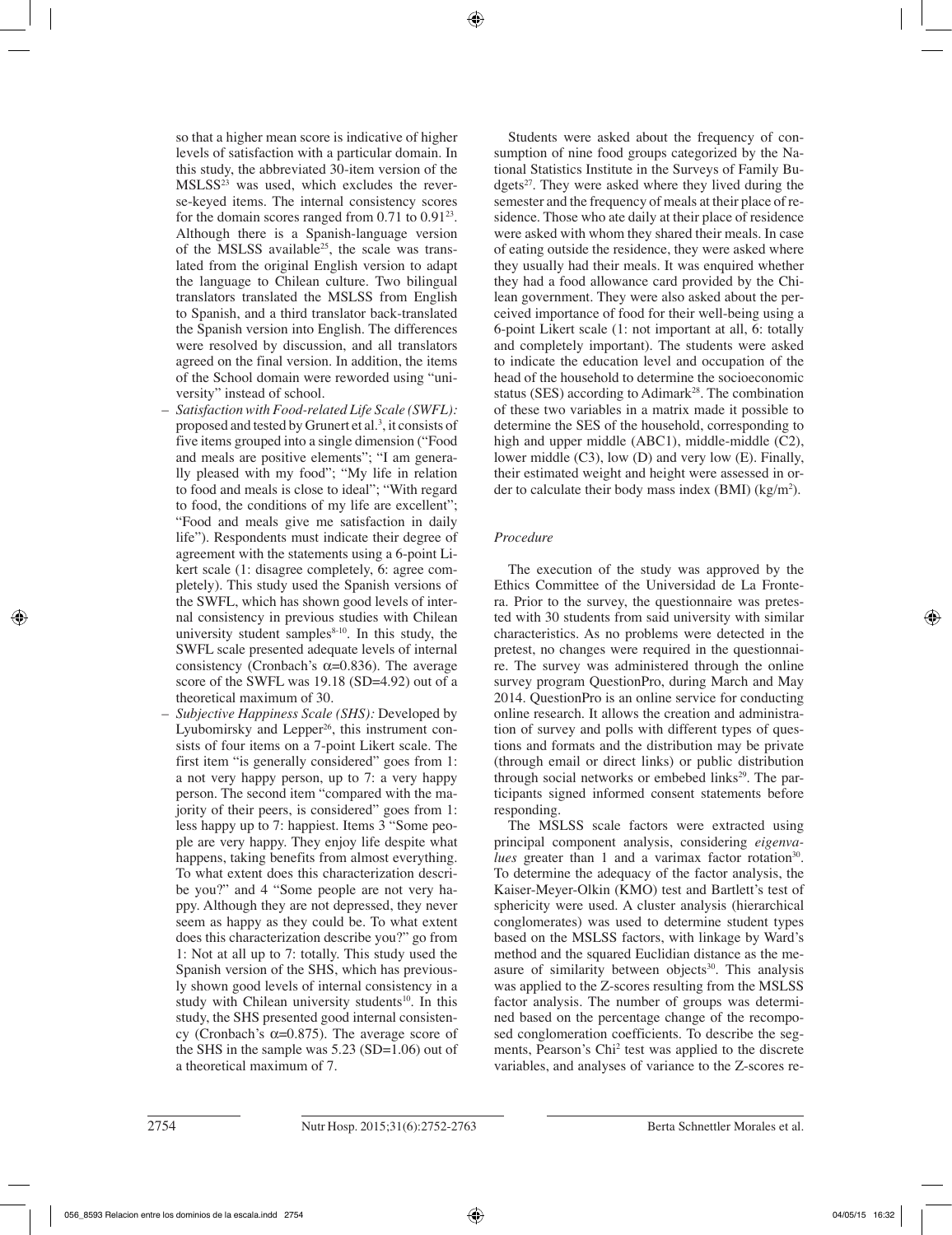sulting from the factor analysis of the benefits. Because the Levene's statistic indicated non-homogeneous variances in all the continuous variables analysed, the variables for which the analysis of variance resulted in significant differences (P<0.001) were subjected to Dunnett's T3 multiple comparisons test. The programme used was SPSS v. 16.0 (SPSS, 2007) for Windows.

## **Results**

Most students in the sample live with their parents year-round (46.6%) and belong to the SES C2 (25.9%) and C3 (31.1%). 36.7% of the sample asserts that food issues are important for their well-being, while 38.7% considered them to be "very important". 49.5% of the sample has a food allowance card provided by the government (Table I).

The average diet of most participants consists of bread (68.2%), soft drinks (46.6%), sugar, coffee and tea (68.9%), milk and dairy products (42.0%) and vegetables (47.2%) on a daily basis; fruits are reported to be consumed daily or two to three times per week (40.7% and 25.9%, respectively). Also two to three times per week, students consume cereals and pasta  $(56.4\%)$  and meat  $(51.8\%)$ . Fish and seafood  $(50.5\%)$ are consumed occasionally (Table II). Regarding the frequency of meals at the residence, the largest proportion of students eat breakfast and lunch there daily (45.9 y 36.4%, respectively) or two to three times per week (23.6 y 34.8%, respectively). Most participants skip dinner (42.0%). Considering students that eat breakfast daily at where they live, 70.0% eat alone due to the incompatibility of schedules with other members of their residence. Among those who have lunch daily at where they live, 44.5% have lunch with their family and 31.8% do it alone due to incompatibility of schedules. Among students who have dinner on a daily basis where they live, 55.6% do so in the company of their family (Table III). Among those who eat breakfast daily outside of their residence, 26.5% have breakfast in a university cafeteria and 32.9% skip this meal. Out of students who do not eat lunch daily at their place of residence, 52.3% have lunch at the university main cafeteria, 14.0% bring lunch from home and 10.9% eat at smaller cafeterias in campus. Among those who do not eat dinner daily in their place of residence, 75.0% skip this meal (Table IV).

The average BMI of the sample was  $23.98 \text{ kg/m}^2$ (SD=3.64). The nutritional status of the participants, according to the norms of the World Health Organization, were 1.3% low weight, 70.2% in the normal range, 22.3% with overweight (BMI≥25) and 6.2% with obesity (BMI≥30).

Using factor analysis, the MSLSS five-factor structure was confirmed and grouped 26 of the 30 original items, with an explained variance of 64.5% (Table V). The item "I like my family's house" from the Living environment domain was eliminated because it did not load on a single factor. Likewise, items "University is interesting", from the University domain and "I have fun being around other people" from the Self domain were deleted. The item "I have learned a lot in the university" from the University domain was eliminated because it presented communality values below 0.4. Hence, the MSLSS with the remaining 26 items presented adequate levels of internal consistency, in general (Cronbach's  $\alpha$ =0.91) and in each of its

**Table I** *Socio-demographic characteristics, importance of eating habits for well-being and posesión de una food allowance card (%) of university students sample from Chile, May 2014*

| Place of residence during study period     | With parents the entire year                                                        | 46.6 |
|--------------------------------------------|-------------------------------------------------------------------------------------|------|
|                                            | With parents the entire year although he/she travels for the day to<br>attend class | 10.2 |
|                                            | With their parents only on weekends or for holidays                                 | 30.2 |
|                                            | Independent of parents                                                              | 13.1 |
| Socio-economic status                      | ABC1 (high and upper middle)                                                        | 14.8 |
|                                            | C <sub>2</sub> (middle-middle)                                                      | 25.9 |
|                                            | C <sub>3</sub> (lower middle)                                                       | 31.1 |
|                                            | $D$ (low)                                                                           | 20.2 |
|                                            | $E$ (very low)                                                                      | 7.9  |
| Importance of eating habits for well-being | Not important at all                                                                | 1.0  |
|                                            | Very little important                                                               | 1.3  |
|                                            | Slightly important                                                                  | 8.2  |
|                                            | Important                                                                           | 36.7 |
|                                            | Very important                                                                      | 38.7 |
|                                            | Totally and completely important                                                    | 14.1 |
| Has a food allowance card provided by the  | Yes                                                                                 | 49.5 |
| Chilean government                         | N <sub>0</sub>                                                                      | 50.5 |
|                                            |                                                                                     |      |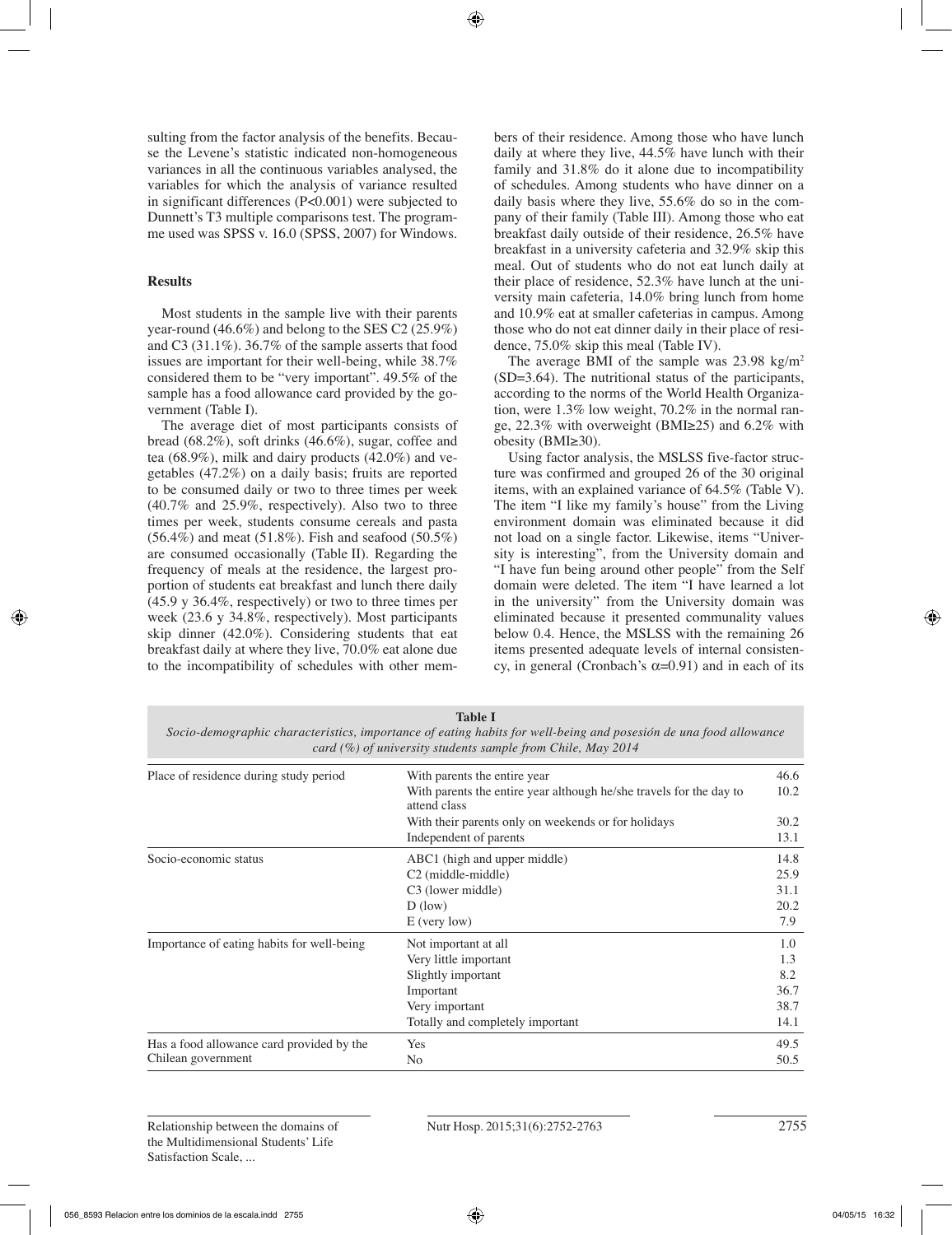| <b>Table II</b><br>Eating habits (%) of university students sample from Chile, May 2014 |                                                                              |                                     |  |  |
|-----------------------------------------------------------------------------------------|------------------------------------------------------------------------------|-------------------------------------|--|--|
| Frequency of consumption of bread                                                       | Daily<br>2-3 times a week<br>Once a week<br>Occasionally<br>Does not consume | 68.2<br>20.3<br>3.6<br>4.9<br>3.0   |  |  |
| Frequency of consumption of cereals and pasta                                           | Daily<br>2-3 times a week<br>Once a week<br>Occasionally<br>Does not consume | 22.0<br>56.4<br>16.7<br>3.6<br>1.3  |  |  |
| Frequency of consumption of meat                                                        | Daily<br>2-3 times a week<br>Once a week<br>Occasionally<br>Does not consume | 23.3<br>52.8<br>11.1<br>8.2<br>5.6  |  |  |
| Frequency of consumption of fish and seafood                                            | Daily<br>2-3 times a week<br>Once a week<br>Occasionally<br>Does not consume | 0.7<br>11.1<br>25.9<br>50.5<br>11.8 |  |  |
| Frequency of consumption of milk and dairy products                                     | Daily<br>2-3 times a week<br>Once a week<br>Occasionally<br>Does not consume | 35.1<br>42.0<br>13.1<br>7.9<br>2.0  |  |  |
| Frequency of consumption of fruits                                                      | Daily<br>2-3 times a week<br>Once a week<br>Occasionally<br>Does not consume | 25.9<br>40.7<br>15.4<br>15.7<br>2.3 |  |  |
| Frequency of consumption of vegetables                                                  | Daily<br>2-3 times a week<br>Once a week<br>Occasionally<br>Does not consume | 47.5<br>36.7<br>8.9<br>5.6<br>1.3   |  |  |
| Frequency of consumption of soft drinks                                                 | Daily<br>2-3 times a week<br>Once a week<br>Occasionally<br>Does not consume | 46.6<br>26.6<br>10.2<br>12.5<br>4.3 |  |  |
| Frequency of consumption of sugar, coffee and tea                                       | Daily<br>2-3 times a week<br>Once a week<br>Occasionally<br>Does not consume | 68.9<br>15.4<br>4.9<br>5.9<br>4.9   |  |  |

domains. The value of the KMO sample adequacy test is considered excellent, and Bartlett's test of sphericity was significant ( $p \le 0.001$ )<sup>30</sup>. This finding is consistent with that obtained by Jovanovic and Zuljevic<sup>24</sup> in Serbia, who found a better fit with a 25-item model, excluding all negatively worded and some positively

worded items. The average score the MSLSS was 4.45 (SD=0.59) out of a theoretical maximum of 6. The Pearson correlation between MSLSS and SWFL was  $0.389$  (p< $0.01$ ).

Using a cluster analysis, four student types were detected with significant differences in the Z-scores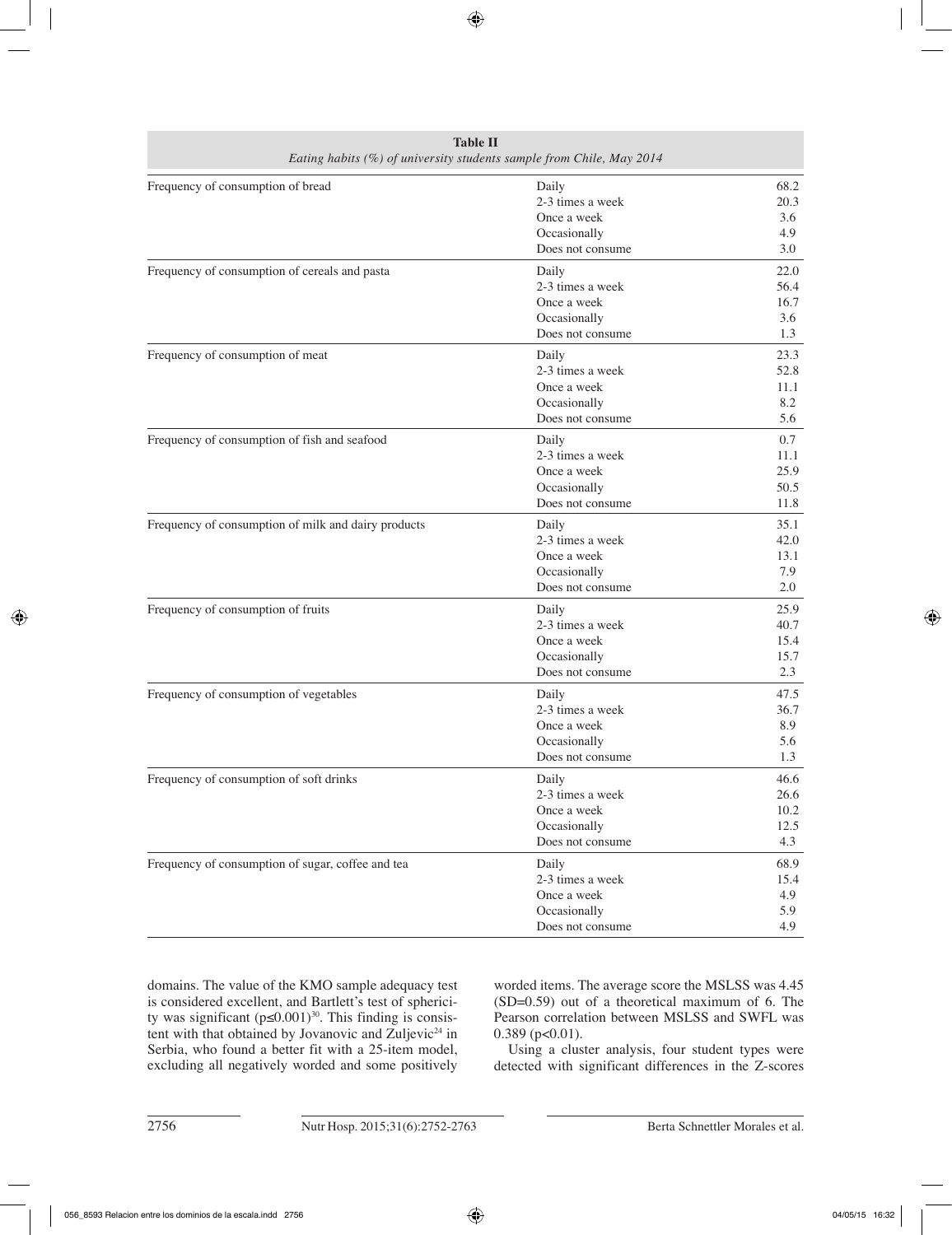| Frequency of meals at the residence and companions with whom the students eat daily at the place of residence $(\%)$<br>of university students sample from Chile, May 2014 |                                      |              |  |  |
|----------------------------------------------------------------------------------------------------------------------------------------------------------------------------|--------------------------------------|--------------|--|--|
| Frequency of breakfast at the residence                                                                                                                                    | Daily<br>Two or three times a week   | 45.9<br>23.6 |  |  |
|                                                                                                                                                                            | Only on weekends                     | 4.6          |  |  |
|                                                                                                                                                                            | Occasionally                         | 17.4         |  |  |
|                                                                                                                                                                            | Never                                | 5.2          |  |  |
|                                                                                                                                                                            | Does not have breakfast              | 3.3          |  |  |
| Frequency of lunch at the residence                                                                                                                                        | Daily                                | 36.4         |  |  |
|                                                                                                                                                                            | Two or three times a week            | 34.8         |  |  |
|                                                                                                                                                                            | Only on weekends                     | 13.4         |  |  |
|                                                                                                                                                                            | Occasionally                         | 11.1         |  |  |
|                                                                                                                                                                            | Never                                | 3.6          |  |  |
|                                                                                                                                                                            | Does not have lunch                  | 0.7          |  |  |
| Frequency of diner at the residence                                                                                                                                        | Daily                                | 26.9         |  |  |
|                                                                                                                                                                            | Two or three times a week            | 9.2          |  |  |
|                                                                                                                                                                            | Only on weekends                     | 1.3          |  |  |
|                                                                                                                                                                            | Occasionally                         | 10.8         |  |  |
|                                                                                                                                                                            | Never                                | 9.8          |  |  |
|                                                                                                                                                                            | Does not have diner                  | 42.0         |  |  |
| Companions for breakfast at the place of residence (daily)                                                                                                                 | With their family                    | 19.3         |  |  |
|                                                                                                                                                                            | With roommates                       | 3.6          |  |  |
|                                                                                                                                                                            | Alone, due to incompatible schedules | 70.0         |  |  |
|                                                                                                                                                                            | Alone, because they live alone       | 7.1          |  |  |
| Companions for lunch at the place of residence (daily)                                                                                                                     | With their family                    | 44.5         |  |  |
|                                                                                                                                                                            | With roommates                       | 17.3         |  |  |
|                                                                                                                                                                            | Alone, due to incompatible schedules | 31.8         |  |  |
|                                                                                                                                                                            | Alone, because they live alone       | 6.4          |  |  |
| Companions for dinner at the place of residence (daily)                                                                                                                    | With their family                    | 55.6         |  |  |
|                                                                                                                                                                            | With roommates                       | 17.2         |  |  |
|                                                                                                                                                                            | Alone, due to incompatible schedules | 22.2         |  |  |
|                                                                                                                                                                            | Alone, because they live alone       | 4.9          |  |  |

**Table III**

#### **Table IV**

*Place where the student eats in case he/she doesn't eat at the place of residence (%) of university students sample from Chile, May 2014*

| Place where the student eats breakfast, in case it is not at the place of<br>residence | University main cafeteria<br>Smaller cafeteria in campus<br>Food stand in campus or nearby | 17.4<br>26.5<br>7.1 |
|----------------------------------------------------------------------------------------|--------------------------------------------------------------------------------------------|---------------------|
|                                                                                        | Buys snacks in a store near campus                                                         | 4.5                 |
|                                                                                        | Brings food from home and eats it anywhere                                                 | 11.6                |
|                                                                                        | Skips breakfast                                                                            | 32.9                |
| Place where the student eats lunch, in case it is not at the place of                  | University main cafeteria                                                                  | 52.3                |
| residence                                                                              | Smaller cafeteria in campus                                                                | 10.9                |
|                                                                                        | Food stand in campus or nearby                                                             | 3.1                 |
|                                                                                        | Fast food restaurant near campus                                                           | 9.3                 |
|                                                                                        | Buys snacks in a store near campus                                                         | 4.6                 |
|                                                                                        | Brings food from home and eats it anywhere                                                 | 14.0                |
|                                                                                        | Skips lunch                                                                                | 5.7                 |
| Place where the student eats dinner, in case it is not at the place of                 | University main cafeteria                                                                  | 3.1                 |
| residence                                                                              | Smaller cafeteria in campus                                                                | 5.2                 |
|                                                                                        | Food stand in campus or nearby                                                             | 5.1                 |
|                                                                                        | Fast food restaurant near campus                                                           | 6.2                 |
|                                                                                        | Brings food from home and eats it anywhere                                                 | 5.3                 |
|                                                                                        | Skips dinner                                                                               | 75.0                |
|                                                                                        |                                                                                            |                     |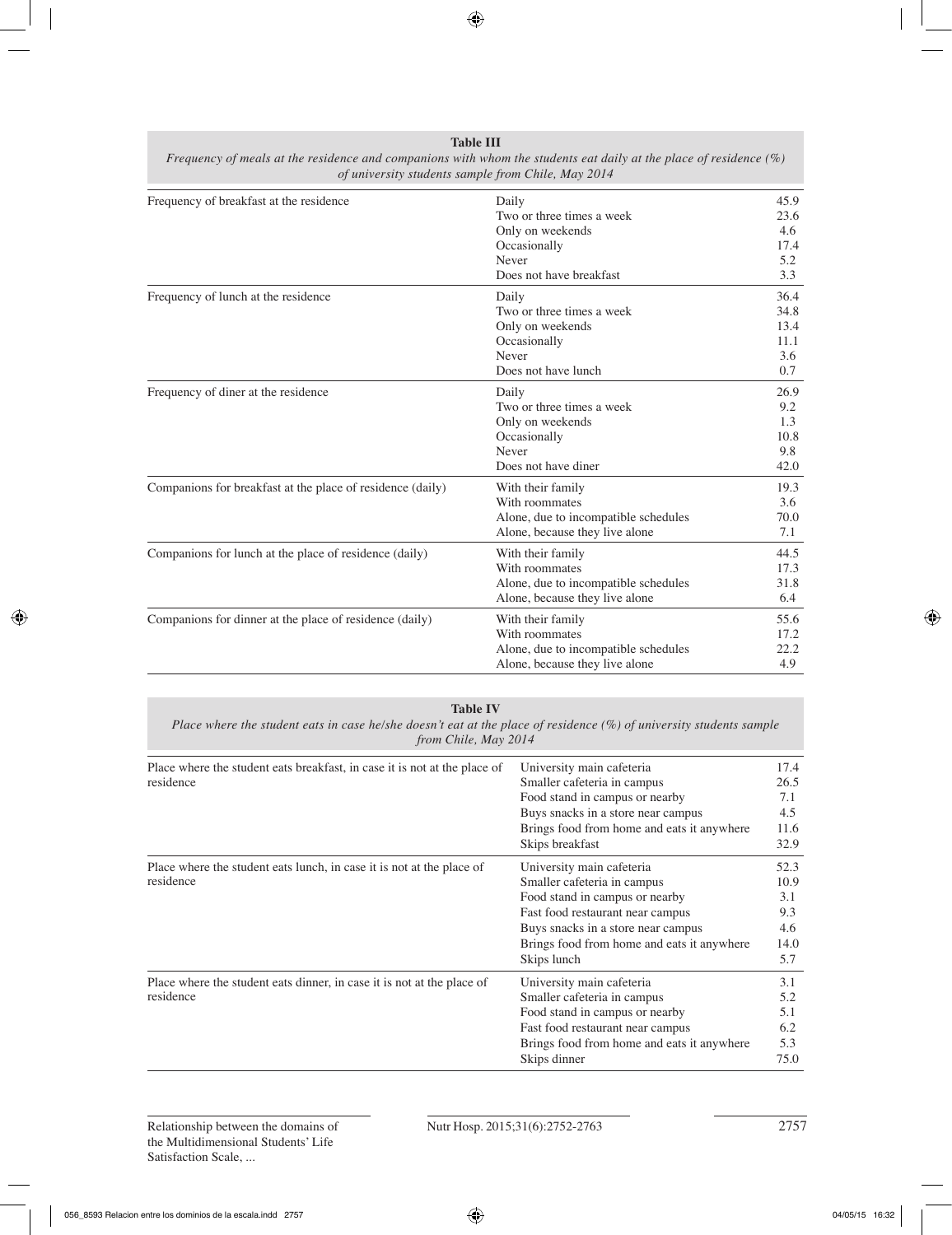**Table V** *Results of factor analysis of principal components for the MSLSS in university students from various regions of Chile, May 2014.*

|                                              |        |          | Components |                       |            |
|----------------------------------------------|--------|----------|------------|-----------------------|------------|
|                                              | Family | Friends  | Self       | Living<br>environment | University |
| My family gets along well                    | 0.814  | $-0.014$ | 0.065      | 0.149                 | 0.081      |
| I like being at home with my family          | 0.797  | 0.114    | 0.119      | 0.109                 | 0.007      |
| My family is better than most                | 0.794  | 0.103    | 0.129      | 0.152                 | $-0.061$   |
| The members of my family speak well          | 0.774  | 0.094    | 0.073      | 0.128                 | 0.057      |
| My parents and I do fun things together      | 0.746  | 0.142    | 0.142      | 0.139                 | 0.060      |
| My parents treat me fairly                   | 0.739  | 0.185    | 0.087      | 0.000                 | 0.024      |
| I like spending time with my parents         | 0.731  | 0.170    | 0.128      | 0.048                 | 0.083      |
| My friends are excellent                     | 0.172  | 0.857    | 0.099      | 0.073                 | 0.128      |
| My friends help me if I need it              | 0.089  | 0.824    | 0.125      | 0.125                 | 0.127      |
| I have a lot of fun with my friends          | 0.140  | 0.754    | 0.056      | 0.112                 | 0.030      |
| My friends treat me well                     | 0.095  | 0.750    | 0.272      | 0.046                 | 0.067      |
| My friends are nice                          | 0.217  | 0.694    | 0.234      | 0.019                 | $-0.027$   |
| I have enough friends                        | 0.062  | 0.664    | 0.160      | 0.153                 | 0.112      |
| Most people like me                          | 0.059  | 0.084    | 0.813      | 0.087                 | 0.097      |
| I think I'm good looking                     | 0.112  | 0.174    | 0.811      | 0.116                 | 0.042      |
| I consider myself a nice person              | 0.165  | 0.103    | 0.763      | 0.075                 | 0.078      |
| I like how I am                              | 0.223  | 0.236    | 0.756      | 0.169                 | 0.031      |
| There are many things I do well              | 0.028  | 0.258    | 0.691      | 0.086                 | 0.202      |
| I like to try new things                     | 0.109  | 0.084    | 0.554      | $-0.021$              | 0.089      |
| I like where I live                          | 0.186  | 0.093    | 0.064      | 0.871                 | $-0.059$   |
| I like my neighborhood                       | 0.102  | 0.159    | 0.076      | 0.859                 | $-0.047$   |
| I like my neighbors                          | 0.214  | 0.083    | 0.032      | 0.676                 | 0.211      |
| There are many fun things to do where I live | 0.090  | 0.114    | 0.219      | 0.655                 | 0.116      |
| I like being in the university               | 0.052  | 0.151    | 0.153      | 0.041                 | 0.828      |
| I look forward to going to the university    | 0.081  | 0.039    | 0.034      | 0.129                 | 0.814      |
| I like university activities                 | 0.028  | 0.142    | 0.264      | $-0.002$              | 0.743      |
| Variance explained by component $(\%)$       | 29.65  | 11.98    | 8.43       | 7.72                  | 6.64       |
| Cumulative variance $(\%)$                   | 29.65  | 41.64    | 50.08      | 57.80                 | 64.45      |
| Cronbach's $\alpha$ per component            | 0.90   | 0.86     | 0.86       | 0.85                  | 0.79       |

Extraction method: principal components analysis. Rotation method: Varimax with Kaiser Normalization. Rotation converged in five iterations. Measure of sampling adequacy: Keiser-Meyer-Olkin (KMO) =  $0.868$ . Bartlett'sTest of Sphericity, approximate Chi-square =  $4297.013$ ; gl =  $325$ ;  $p = 0.000$ . Note: the remaining item should qualified the following standards: the eigenvalues of each extracted factor should be more than 1.000; the factor loadings of each reserved item should be more than 0.40; each item should be only loaded on a single factor; each factor should include at least 3 items.

(Table VI) of the five components obtained from the MSLSS (p≤0.001). The types differed significantly in the scores of the SWFL, MSLSS and SHS ( $p \le 0.001$ ) (Table VII). They also differed in owning a food allowance card, gender, importance of food for the well-being and SES (p≤0.05) (Table VIII).

**Group 1, Satisfied with their food-related life, with their self and university (33.4%):** This group scored significantly higher than the other groups on the Self and University domains. Participants in this group had a low score on Friends (Table VI). These students scored significantly higher on SWLF and SHS scales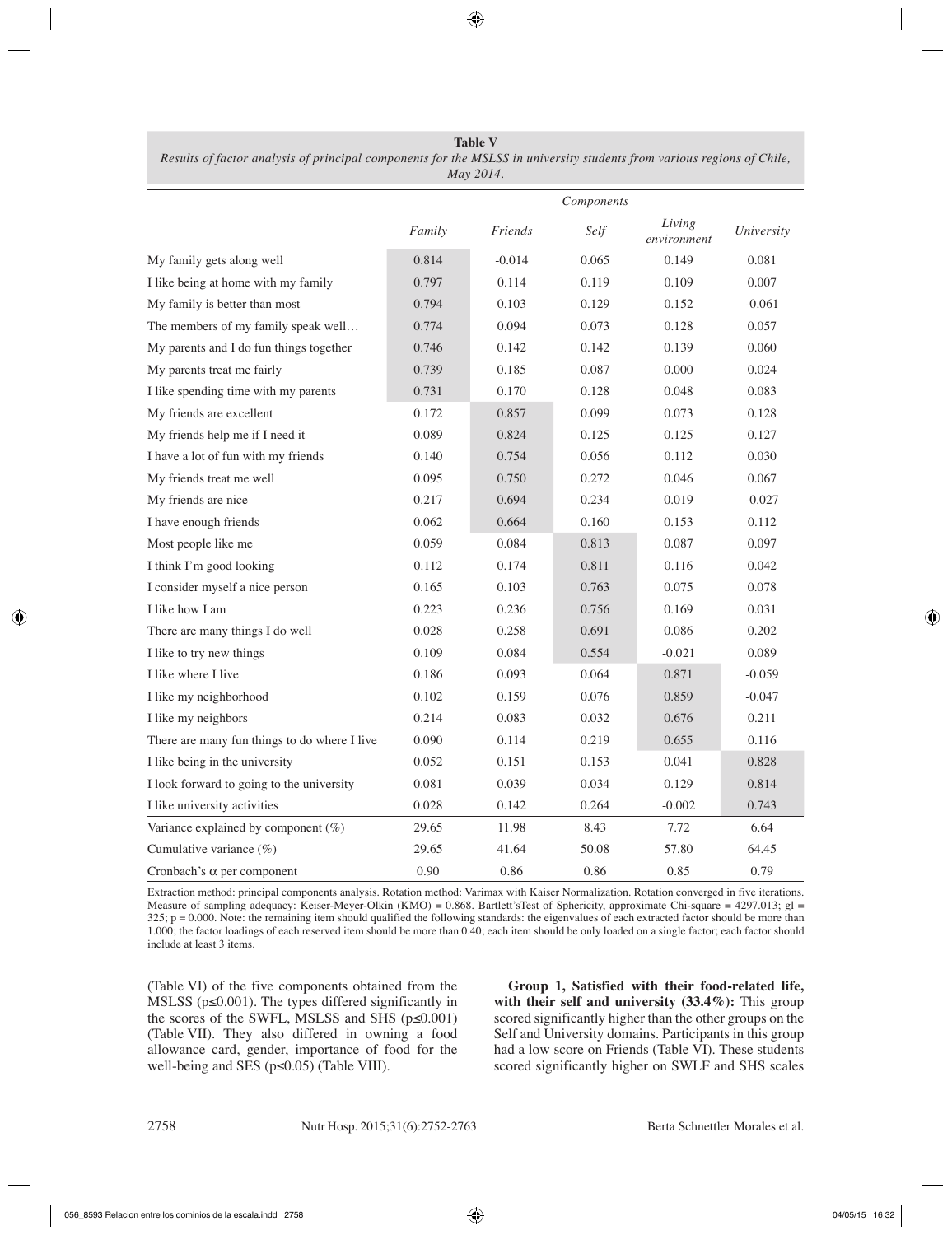than Groups 3 and 4. The MSLSS total score was significantly lower than Group 2 (Table VII). Group 1 had a higher proportion of students with a food allowance card  $(58.8\%)$  and that belonged to the SES C3  $(39.2\%)$ (Table VIII).

**Group 2, Satisfied with their food-related life, with their family, friends and living environment (20.7%):** This group scored significantly higher than the rest of groups on Family, Friends and Living environment domains (Table VI). This group had the highest scores on the SWFL and SHS scales, although there were no statistical differences with Group 1 (Table VII). Group 2 had the highest score on the MSLSS, significantly higher than the rest of the groups. Group 2 had more students who considered that food is "totally and completely important" for their well-being  $(26.4\%)$  and that belonged to the SES E  $(15.1\%)$  (Table VIII).

**Group 3, Moderately satisfied with their food-related life, dissatisfied with their family and self (21.3%).** This group scored the lowest on Family and Self, although the latter did not differ statistically from Group 4 (Table VI). Group 3 scored significantly lower than Groups 1 and 2 on SWFL, MSLSS and SHS scales (Table VII). Group 3 consisted of a higher proportion of students that belonged to the SES C2  $(45.5\%)$ .

**Group 4, Moderately satisfied with their food-related life, dissatisfied with their friends and university (24.6%).** This group scored significantly lower than the rest of the groups on Friends and University. It also had a low score on Self, although it did not differ significantly from Groups 2 and 3 (Table VI). Students in this group had significantly lower scores on the SWFL, MSLSS and SHS scales than Groups 1 and 2. Group 4 consisted of a higher proportion of students who did not own a food allowance card (62.1%), male (57.6%), and who considered that food is not at all important for their well-being (4.5%) (Table VIII).

## **Discussion**

The results confirm a five-factor structure for the MSLSS in a sample of university students from different regions of Chile, showing adequate global and domain internal consistency, with 26 out of the 30 original items of the abbreviated version $2<sup>3</sup>$ . Therefore, the MSLSS may be useful to measure domain-specific life satisfaction in university students.

From the Z-scores of the Family, Friends, Self, Living environment and University domains, four student types were distinguished, which differed in MSL-SS domain and global scores, SWFL and SHS scores. They also differed in ownership of a food allowance card, gender, assigned importance to food for well-being and SES. The types did not differ in the frequency of consumption of food groups, place of residence during the semester, frequency of meals in and out of the place of residence, nor BMI. These results contradict

| Z-score averages of groups obtained from cluster analysis, students of state universities in Chile, May 2014 |                        | <b>Table VI</b>       |                       |                       |        |           |
|--------------------------------------------------------------------------------------------------------------|------------------------|-----------------------|-----------------------|-----------------------|--------|-----------|
| Component                                                                                                    | Group 1<br>$(n = 102)$ | Group 2<br>$(n = 63)$ | Group 3<br>$(n = 65)$ | Group 4<br>$(n = 75)$ | F      | $P-value$ |
| Family                                                                                                       | 0.194 b                | 0.698a                | $-1.391c$             | 0.302 <sub>b</sub>    | 65.978 | $0.000*$  |
| Friends                                                                                                      | $-0.162$ c             | 0.829a                | 0.310 <sub>b</sub>    | $-0.855$ d            | 35.500 | $0.000*$  |
| Self                                                                                                         | 0.493a                 | $-0.114$ bc           | $-0.537c$             | $-0.405c$             | 17.369 | $0.000*$  |
| Living environment                                                                                           | 0.143 b                | 0.712a                | 0.248 b               | $-0.051 b$            | 92.050 | $0.000*$  |
| University                                                                                                   | 0.600a                 | $-0.181 b$            | $-0.193 b$            | $-0.753c$             | 27.044 | $0.000*$  |

\*Significant at 1%. Letters in horizontal orientation indicate statically significant differences according to Dunnett's T3 Comparison test (p≤0.001) for non-homogeneous variables.

## **Table VII**

*Average scores for the SWFL, 26-item version MSLSS and SHS scales in groups obtained by cluster analysis in university students from various regions in Chile. May 2014*

|              | Group 1<br>$(n = 102)$ | Group 2<br>$(n = 63)$ | Group 3<br>$(n = 65)$ | Group 4<br>$(n = 75)$ | F      | $P-value$ |
|--------------|------------------------|-----------------------|-----------------------|-----------------------|--------|-----------|
| <b>SWFL</b>  | 20.19a                 | 20.67 a               | 17.85 b               | 17.33 b               | 6.046  | 0.000     |
| <b>MSLSS</b> | 4.73 <sub>b</sub>      | 5.04 a                | 3.95c                 | 4.17 c                | 69.285 | 0.000     |
| <b>SHS</b>   | 5.50 a                 | 5.53 a                | 4.75 <sub>b</sub>     | 4.97 <sub>b</sub>     | 7.056  | 0.000     |

\*Significant at 1%. Letters in horizontal orientation indicate statically significant differences according to Dunnett's T3 Comparison test (p≤0.001) for non-homogeneous variables.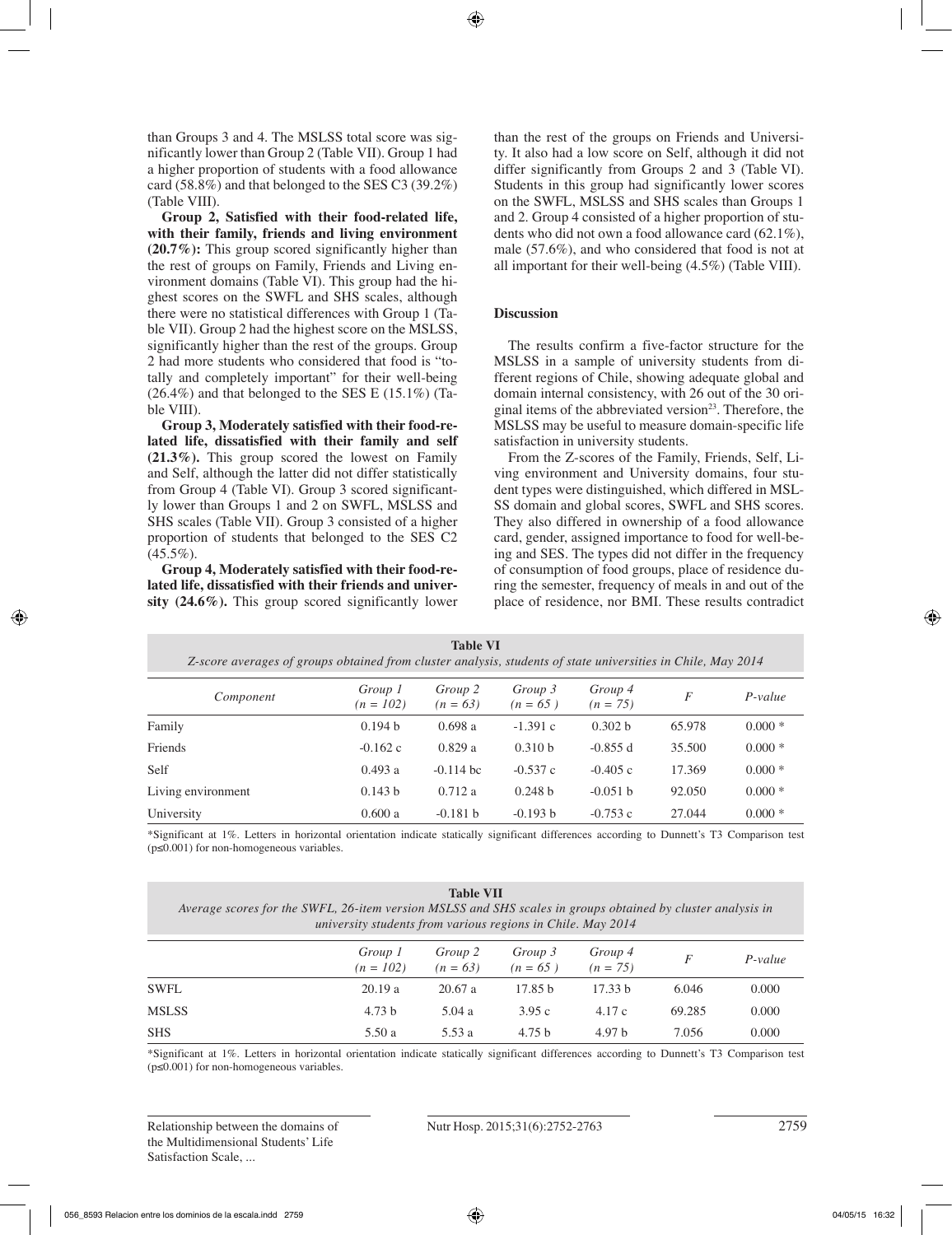|                                      | Group 1<br>$(n = 102)$ | Group 2<br>$(n = 63)$ | Group 3<br>$(n = 65)$ | Group 4<br>$(n = 75)$ |  |  |
|--------------------------------------|------------------------|-----------------------|-----------------------|-----------------------|--|--|
| <b>Food allowance card</b>           |                        |                       | $P = 0.027$           |                       |  |  |
| Yes                                  | 58.8                   | 49.1                  | 40.0                  | 37.9                  |  |  |
| No                                   | 41.2                   | 50.9                  | 60.0                  | 62.1                  |  |  |
| Gender                               |                        |                       | $P = 0.014$           |                       |  |  |
| Male                                 | 38.2                   | 30.8                  | 30.9                  | 57.6                  |  |  |
| Female                               | 61.8                   | 69.2                  | 69.1                  | 42.4                  |  |  |
| <b>Importance food on well-being</b> |                        |                       | $P = 0.017$           |                       |  |  |
| Not at all important                 | 0.0                    | 0.0                   | 0.0                   | 4.5                   |  |  |
| Very little important                | 2.0                    | 1.9                   | 0.0                   | 1.5                   |  |  |
| A little important                   | 5.9                    | 5.7                   | 12.7                  | 12.1                  |  |  |
| Important                            | 44.1                   | 41.5                  | 38.2                  | 28.8                  |  |  |
| Very important                       | 44.1                   | 41.5                  | 38.2                  | 28.8                  |  |  |
| Totally and completely important     | 14.7                   | 26.4                  | 7.3                   | 6.1                   |  |  |
| Socio-economic status                |                        |                       | $P = 0.003$           |                       |  |  |
| ABC1 (high and upper middle)         | 14.7                   | 22.6                  | 9.1                   | 16.7                  |  |  |
| C <sub>2</sub> (middle-middle)       | 17.6                   | 18.9                  | 45.5                  | 31.8                  |  |  |
| C3 (lower middle)                    | 39.2                   | 24.5                  | 25.5                  | 31.8                  |  |  |
| $D$ (low)                            | 23.5                   | 18.9                  | 14.5                  | 13.6                  |  |  |
| E (very low)                         | 4.9                    | 15.1                  | 5.5                   | 6.1                   |  |  |

**Table VIII** *Characteristics (%) with statistically significant differences in groups of university students from various regions of Chile obtained by cluster analysis. May 2014*

reports indicating that university students living with their family have more healthful eating habits $8,10,13,15-18$ , which relate to higher satisfaction with their life and food related-life<sup>8,10</sup> and lower overweight and obesity prevalence<sup>8,10,18</sup>. Some studies also assert that living with friends and classmates during the semester may negatively influence students' eating habits<sup>8,10,19</sup>. This in turn is linked to living conditions<sup>13,14,16,18-20</sup>, by associating the type of nutrition (healthful or unhealthful) to whether they are living with their family, peers or in dormitories during the semester. Evidence indicates that the quality of the living environment affects the SWB in adolescents<sup>2,24</sup>. According to Oberle et al.<sup>31</sup>, supportive and positive relationships with peers and non-related adults in the community are significantly and positively related to life satisfaction. This may help explain higher scores in Group 2 for the Living environment domain, as well as for the SWFL, SHS and MSLSS.

Inconsistencies between the literature cited and the results of this study on the Family and Friends domains may relate to the MSLSS items that make up these domains, which mainly focus on the social interaction of students with their families and friends. The pleasure of eating is associated with social interaction, especially in university students<sup>13</sup>. In this respect, it has been reported that students who receive more social support from their family are more satisfied with their life<sup>10,31-33</sup>, with their food-related life<sup>10</sup> and experience more happiness<sup>10,33</sup>. This is consistent with the highest scores in Group 2, and the lowest scores in Group 3 in SWFL, MSLSS and SHS and the Family domain, respectively. However, the characteristics of Group 4, statistically similar to Group 3 on SWFL, MSLSS, SHS scores and an intermediate score on Family, suggest that satisfaction with family alone is not enough.

Peers, particularly roommates and partners, seem to have the largest influence on students, positively and negatively, by acting as role models and providing both social support<sup>16</sup> and social pressure<sup>16,17</sup>. In a qualitative study with UK university students, Brown et al.11 concluded that eating involved socialising and building relationships, and that being in company with friends enhanced the experience of eating, which in turn made them experience more happiness. The opposite can become a strong source of social pressure and it may be associated with feelings of loneliness and even stigmatization<sup>11</sup>. Also, there is evidence that social support from friends and peers has a major influence on life satisfaction<sup> $24,31$ </sup>. This is consistent with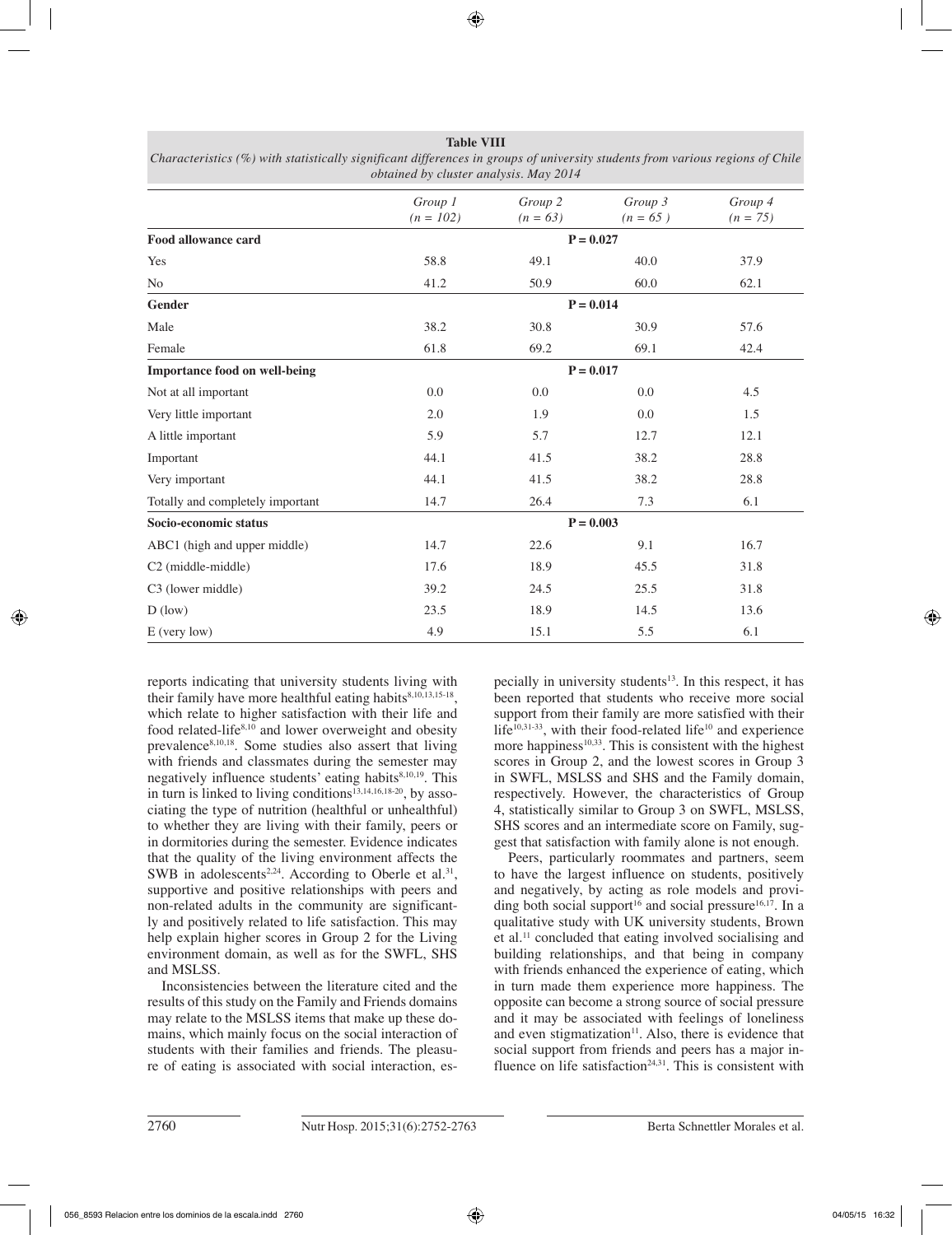the higher scores for Group 2 and lower scores for Group 4 on the SWFL, MSLSS, SHS and the Friends domain. However, the characteristics of Group 3, with statistically similar scores to Group 4 in SWFL, MSL-SS, SHS, and an intermediate score on Friends, allows suggesting that satisfaction with friends alone is not enough either. This may be associated with low scores on Self by groups 3 and 4, which had the lowest scores on the SWFL, MSLSS and SHS. Goodwin and Hernández<sup>32</sup> found that perceived support from friends was significantly correlated with self-esteem. In university students, SWB is linked to positive relations to people who are the closest (especially friends) and positive evaluations of oneself $34$ . In this regard, students in Groups 3 and 4 scored particularly low on the Self items "Most people like me", "I like how I am" and "I think I'm good looking", which would partly explain the lower scores on the SHS, representing the affective component of SWB.

Similarly, although no significant differences in BMI were obtained among the student groups, these results may be linked to low satisfaction with food-related life. There is evidence that people unsatisfied with their body image turn to eating as an immediate distraction to avoid and forget negative feelings on their corporeality, thus reducing anxiety and threats to the self<sup>21</sup>, which may affect negatively their satisfaction with food-related life. Students with important weight fluctuations are reportedly less satisfied with their food-related life than those who maintain their weight<sup>9</sup> and thus may be more satisfied with their body image. This aspect is a highly relevant variable for university students, who generally aspire to be attractive to others<sup>17</sup> and adjust to the sociocultural Thin Ideal image<sup>13</sup>. Additionally, students who reported greater body dissatisfaction had poorer social and academic adjustment<sup>20</sup>. This is in line with the low scores for Group 4 on Friends, Self and University. Therefore, it is reasonable to expect that adjustment problems may contribute to a declining SWB<sup>20</sup>, while the opposite happens in Group 1, with high scores on Self and University. Educational institutions may operate as a protective force for young individuals, and it is positively relates to well-being, self-esteem, and academic engagement, achievement and adjustment<sup>31</sup>. This is noteworthy and must be considered by university authorities, given that more positive perceptions of the university environment tend to be associated with greater student engagement in educational experiences and in the learning process and, in turn, academic suc $cess<sup>35</sup>$ .

Differences in the SES composition between Groups 1, 2 and 3 confirm that this variable is related to students' life satisfaction<sup>2,10</sup>, satisfaction with food-related life and happiness<sup>10</sup>. The budgetary restrictions that affect university students negatively impacts their  $SWB<sup>10,36</sup>$ , the quality of their eating habits<sup>11,14-16</sup> and their food-related life<sup>10</sup>. However, contrary to the findings of these studies, the present research reports that the lowest scores for SWFL, MSLSS and SHS belonged to Group 3, with a higher proportion of students from the SES C2. On the other hand, Group 2 had the highest scores in these scales and had a higher proportion of students from families of the SES E. In this regard, Lyubomirsky et al.37 have asserted that family social support satisfies fundamental needs for acceptance, belonging and love, which cannot be satisfied by economic security alone, as occurs in Group 2 (the highest score in the Family domain) and Group 3 (the lowest score). Regarding Group 1, with high scores on the SWFL and SHS scales, intermediate scores on the MSLSS and the Family domain, and higher presence of students from the SES C3, it can be suggested that budgetary constraints that may affect their SWB are counterbalanced by greater satisfaction in other domains such as Self and University.

In the case of the food domain, the highest level of satisfaction with food-related life may be linked to ownership of a food allowance card provided by the Chilean government. This may allow students to meet their food needs and experience positive levels of satisfaction with food-related life and in the University domain. This is in line with the findings of Gaines et al.15 in a sample of university students in the USA, in which they found that food assistance improves students' nutrition. Also, this result is in contrast to studies indicating easy access to unhealthful food in campus which affects students negatively<sup>13,17,19</sup>. On the contrary, holders of the food allowance card provided by the Chilean government have access to healthful food.

Finally, Group 2 had the highest proportion of students who believe that food is "totally and completely important" to their well-being, and the higher presence of students from Group 4 who believe that food is "not at all important" to their well-being. In part, these differences may be due to a higher presence of men in Group 4, because women tend to be more concerned with food and eating behaviour than men<sup>19</sup>. Additionally, this confirms that students' assigned importance to food for their well-being relates to satisfaction with life and with food-related life<sup>8,9</sup>. Therefore, there is a need to foster educational campaigns about the importance of food for a higher well-being, physical but also psychological.

Thus, it is possible to indicate that life satisfaction, measured through the MSLSS, relates to satisfaction with food-related life and subjective happiness in university students. These components of SWB are related to satisfaction in other domains, such as family, friends, self, and university. However, the results obtained indicate that similar levels of satisfaction with life, with food-related life and happiness may be associated with satisfaction in different life domains, i.e. higher levels of SWB may be associated with greater satisfaction with the Self and University, but these levels can also be achieved through greater satisfaction with family and friends. This suggests that satisfaction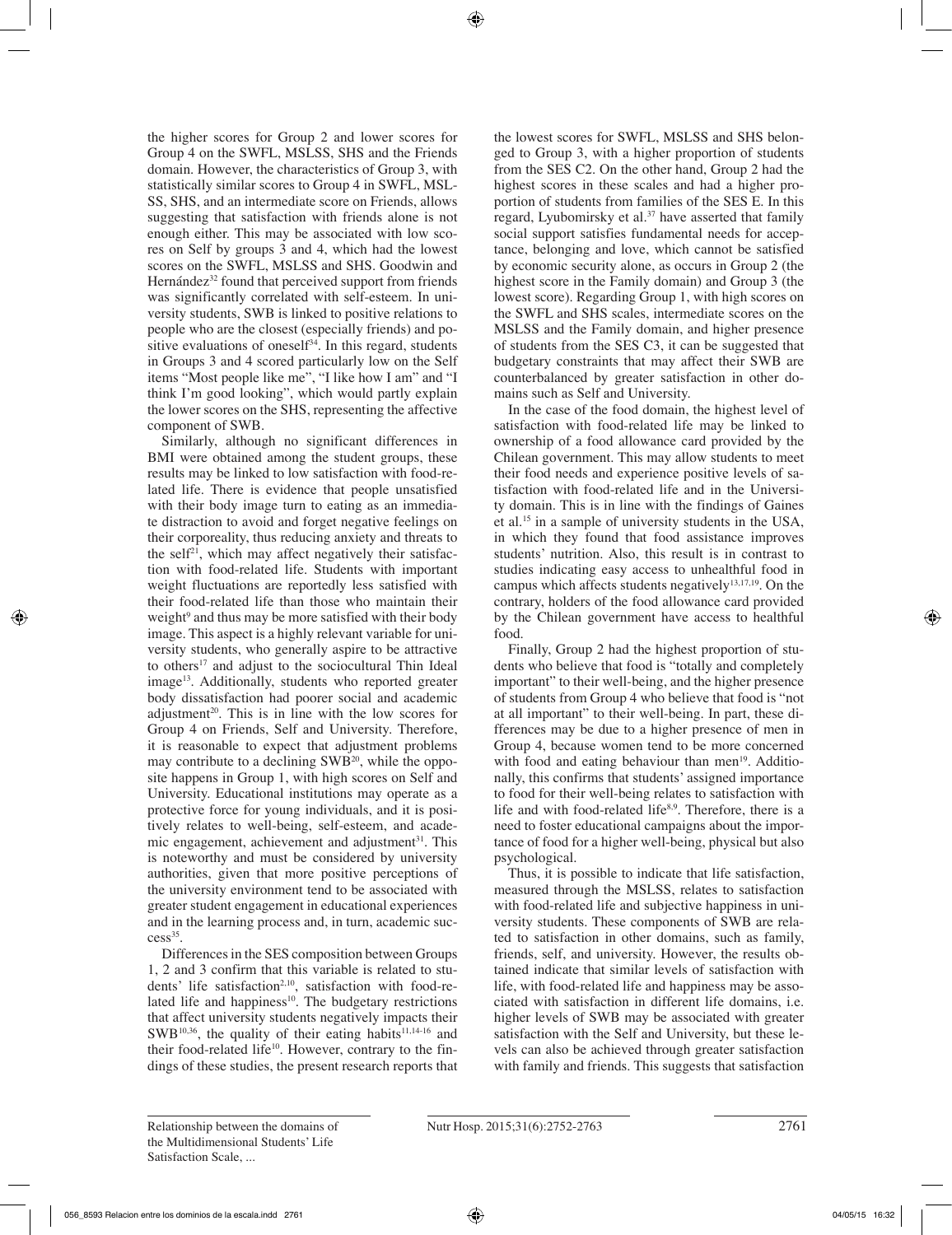in some domains counterbalance the lower satisfaction in others.

Limitations of this study include the non-probabilistic nature of the sample and its relatively small size, which does not allow generalization of the results. Also, all data were self-reported, thus responses may be affected by social desirability and recall or response bias. Another limitation of the study lies in asking only the frequency of food consumption and not the amount ingested; therefore, it is not possible to analyse the real nutritional contribution of their intake. These aspects must be dealt with in future studies.

Based on the results obtained, the following can be concluded:

- Four types of university students were distinguished that differ significantly in the MSLSS global and domain scores, SWFL and SHS scores, gender, ownership of a food allowance card funded by the Chilean government, importance attributed to food for well-being and socioeconomic status.
- Higher levels of life satisfaction and happiness are associated with greater satisfaction with food-related life. Other major life domains that affect students' subjective well-being are Family, Friends, University and Self.
- Greater satisfaction in some domains may counterbalance the lower satisfaction in others. However, students reporting satisfaction in more domains of the MSLSS tend to have higher levels of life satisfaction, satisfaction with food-related life and happiness.
- Higher levels of satisfaction with food-life are related to the importance of food assigned by the students to their well-being.

## **Acknowledgements**

These results belong to the Fondecyt Project 1130165.

#### **References**

- 1. Diener E, Biswas-Diener R. New directions in subjective well-being research: The cutting edge. In E. Diener (Ed.), Positive psychology. 2000. Available online at http://stat.psych.uiuc. edu/\*ediener/hottopic/NEW\_DIRECTIONS.htlm.
- 2. Proctor CL, Linley PA, Maltby J. Youth life satisfaction: A review of the literature. *J Happiness Stud.* 2009; 10: 583-630.
- 3. Grunert K, Dean D, Raats M, Nielsen N, Lumbers M. A measure of satisfaction with food-related life. *Appetite* 2007; 49(2): 486-93.
- 4. Schnettler B, Peña JP, Mora M, Miranda H, Sepúlveda J, Denegri M, Lobos, G. Estilos de vida en relación a la alimentación y hábitos alimentarios dentro y fuera del hogar en la Región Metropolitana de Santiago, Chile. *Nutr Hosp*. 2013; 28(4): 1266-1273.
- 5. Schnettler B, Miranda H, Sepúlveda J, Orellana L, Denegri M, Mora M, Lobos G. Variables que influyen en la satisfacción con la vida en personas de distinto nivel socioeconómico en el sur de Chile. *Suma Psicológica* 2014; 21(1): 54-62.
- 6. Blanchflower D, Oswald A, Stewart-Brown S. Is psychological well-being linked to the consumption of fruit and vegetables? *Soc Indic Res*. 2013; 114: 785-801.
- 7. White B, Horwath C, Conner T. Many apples a day keep the blues away – Daily experiences of negative affect and food consumption in young adults. *Br J Health Psychol*. 2013; 18: 782-798.
- 8. Schnettler B, Denegri M, Miranda H, Sepúlveda J, Orellana L, Paiva G, Grunert KG. Hábitos alimentarios y bienestar subjetivo en estudiantes universitarios del sur de Chile. *Nutr Hosp* 2013; 28(6): 2221-2228.
- 9. Schnettler B, Miranda H, Sepúlveda J, Orellana L, Etchebarne S, Lobos G, Mora M, Denegri M, Grunert KG. Dietary restraint and subjective well-being in university students in Chile. *Nutr Hosp* 2014; 30(2): 453-461.
- 10. Schnettler B, Denegri M, Miranda H, Sepúlveda J, Orellana L, Paiva G, Grunert KG. Family support and subjective well-being: an exploratory study of university students in southern Chile. *Soc Indic Res*, (in press), doi 10.1007/s11205-014-0718-3.
- 11. Brown L, Edwards J, Hartwell H. Eating and emotion: focusing on the lunchtime meal. *Br Food J* 2013; 115(2-3): 196-208.
- 12. Cervera F, Serrano R, Daouas T, Delicado A, García M. Hábitos alimentarios y evaluación nutricional en una población universitaria Tunecina. *Nutr Hosp,* 2014; 30(6): 1350-1358.
- 13. Deliens T, Clarys P, De Bourdeaudhuij I, Deforche B. Determinants of eating behaviour in university students: a qualitative study using focus group discussions. *BMC Public Health* 2014; 14: 53.
- 14. Verger P, Combes JB, Kovess-Masfety V, Choquet M, Guagliardo V, Rouillon F, Peretti-Wattel P. Psychological distress in first year university students: socioeconomic and academic stressors, mastery and social support in young men and women. *Soci Psych Psych Epid*. 2009; 44: 643-650.
- 15. Gaines A, Robb CA, Knol LL, Sickler S. Examining the role of financial factors, resources and skills in predicting food security status among college students. *Int J Consumer Studies,* 2014; 38: 374-384.
- 16. Hartman H, Wadsworth D, Penny S, van Assema P, Page R. Psychosocial determinants of fruit and vegetable consumption among students in a New Zealand university. Results of focus group interviews. *Appetite* 2013; 61: 35-42.
- 17. Smith-Jackson R, Reel J. Freshman women and the ''freshman 15''. Perspectives on prevalence and causes of college weight gain. *J Am Coll Health,* 2012; 60(1): 14-20.
- 18. Durá T, Castroviejo A. Adherencia la dieta mediterránea en la población universitaria. *Nutr Hosp* 2011; 26(3): 602-608.
- 19. Deliens T, Clarys P, Van Hecke L, De Bourdeaudhuij I, Deforche B. Changes in weight and body composition during the first semester at university. A prospective explanatory study. *Appetite,* 2013; 65: 111-116.
- 20. Barker ET, Galambos NL. Body dissatisfaction, living away from parents, and poor social adjustment predict binge-eating symptoms in young women making the transition to university. *J Youth Adolescence*, 2007; 36:904-911.
- 21. Polivy J, Herman PC. Causes of eating disorders. *Ann Rev Psychol*, 2002; 53: 187-213.
- 22. Abolghasemi S, Varaniyab S. Resilience and perceived stress: predictors of life satisfaction in the students of success and failure. *Procedia Soc Behav Sci*, 2010; 5: 748–752.
- 23. Huebner ES, Zullig J, Saha R. Factor structure and reliability of an abbreviated version of the Multidimensional Students' Life Satisfaction Scale. *Child Indic Res, 2012;* 5: 561-657.
- 24. Jovanovic V, Zuljevic D. Psychometric evaluation of the Serbian version of the Multidimentional Student' Satisfaction Scale. *Soc Indic Res*, 2013; 110: 55-69.
- 25. Galindez E, Casas F. Adaptación y validación de la MSLSS de satisfacción vital multidimensional con una muestra de adolescentes. *Revista de Psicología Social*, 2011; 26: 309-323.
- 26. Lyubomirsky S, Lepper H. A measure of subjective happiness: Preliminary reliability and construct validation. *Soc Indic Res*, 1999; 46: 137-155.
- 27. Instituto Nacional de Estadística. Metodología VI Encuesta de presupuestos familiares 2006-2007. Resultados Encuestas de